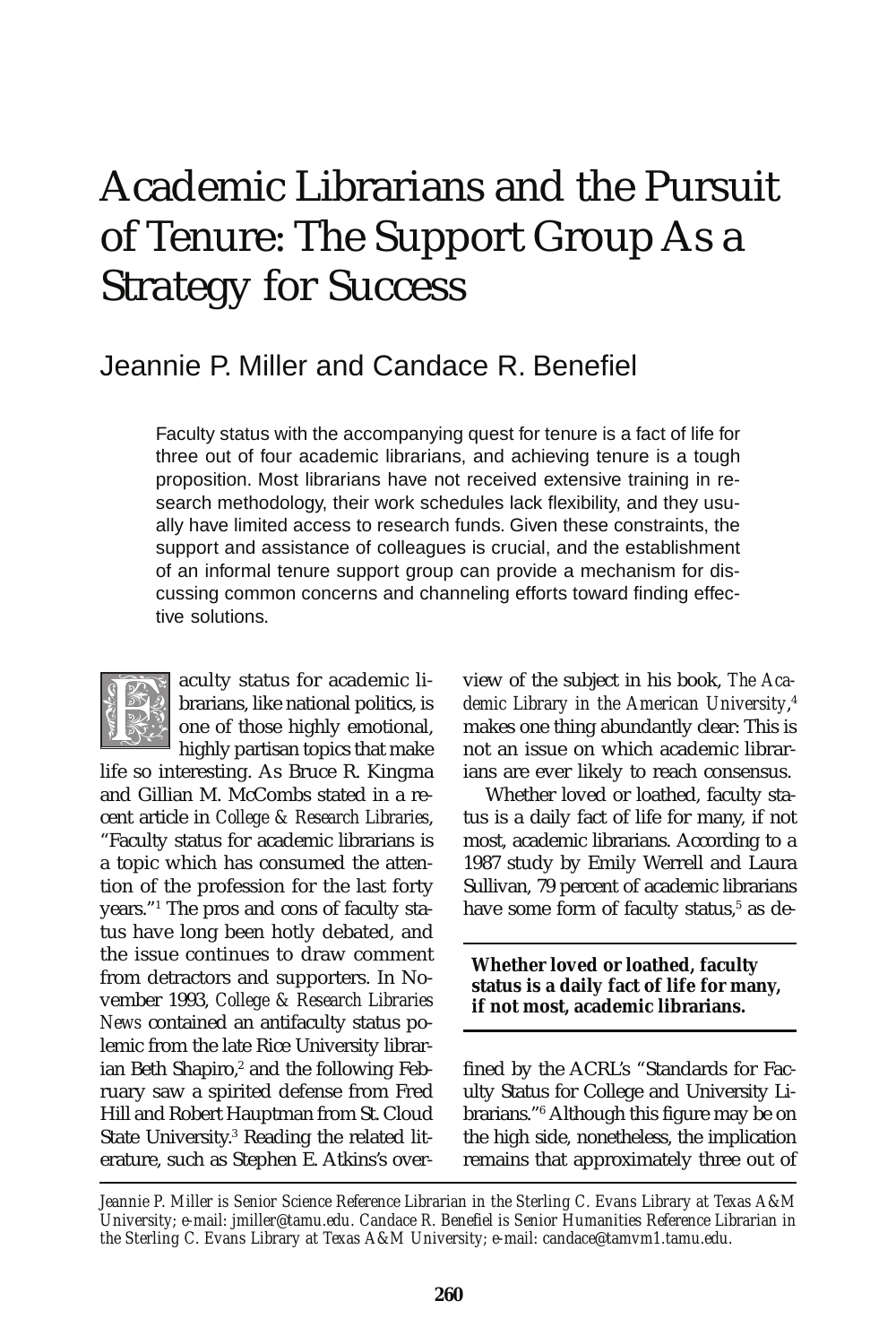four academic librarians are faced with fulfilling tenure requirements.

Achieving tenure is a tough proposition, even under the best of circumstances. Although the goal is clear, expectations are not always clearly defined, so success is basically up to each individual. Most libraries with a tenure track for librarians require evidence of research and publication, but levels of support for these activities are, at best, limited and, at worst, nonexistent. For example, a 1985 survey of academic librarians with faculty status revealed that 50 percent received no release time to pursue the scholarly activities that were required for tenure and promotion.<sup>7</sup> Librarians also face additional hurdles that are not shared by other university faculty. Most librarians have not received extensive training in research methodology, their work schedules lack flexibility, and they usually have limited access to research funds. In addition, many librarians, whether new from library school or with years of experience, find themselves facing a "sink-or-swim" mentality, wherein little help with fulfilling requirements or even assistance in interpreting the nature of the requirements is forthcoming. Although it may be convincingly argued that this attitude is an accurate reflection of the practices of many academic departments, it is nonetheless an added burden for librarians who have not been exposed to either the rigors or the mentoring inherent in most doctoral programs. Those who argue (and they have been numerous) that the MLS program as it currently exists is insufficient to prepare fledgling librarians for the difficulties of performing the research and publication expected of faculty on the tenure track do have considerable justification.

In recent years, the role of more experienced librarians as mentors to those newer in the profession has gained a great deal of support, and the positive effects of mentorship and role models cannot be overstated. Connie Van Fleet explored the variations in the basic approaches to

mentoring and provided references to articles on the responsibilities, benefits, and formal implementation of mentor–protege relationships in the library setting.<sup>8</sup> How ever, one problem with mentorship as a support mechanism is that, in many cases, new librarians are unable to find someone willing or able to assume the mentor

#### **Peer support can be an excellent addition to the arsenal of resources a librarian brings to the fight for tenure and promotion.**

role. For example, whereas a supervisor or department head may be the ideal choice in many situations, it is not uncommon to find a librarian in a supervisory role who has yet to attain tenure and therefore may not be the best source of advice in this area. Roma M. Harris points out another pitfall in the mentoring process. She states that "mentoring is, by definition, a special relationship within an organization. It extends only to a handpicked few the counseling, role modeling, and interest that might benefit every motivated young employee."9 On the other hand, even if a librarian on the tenure track is able to establish a sound and beneficial relationship with a mentor, he or she will still gain benefits from the opportunity to share experiences, problems, and ideas with others at the same level. Peer support can be an excellent addition to the arsenal of resources a librarian brings to the fight for tenure and promotion. This idea is supported in a recent special, Labor Day report in *USA Weekend* by bestselling author Stephen Covey.<sup>10</sup> He indicated that although mentoring was essential for advancing in the old, hierarchical organization, the constant change and turmoil of today's workplace has invalidated this premise. It seems that no one has time to be a mentor, so individuals are encouraged to compensate for this by "modeling" their behavior on that of a successful coworker or by setting up "study groups" to share pertinent information.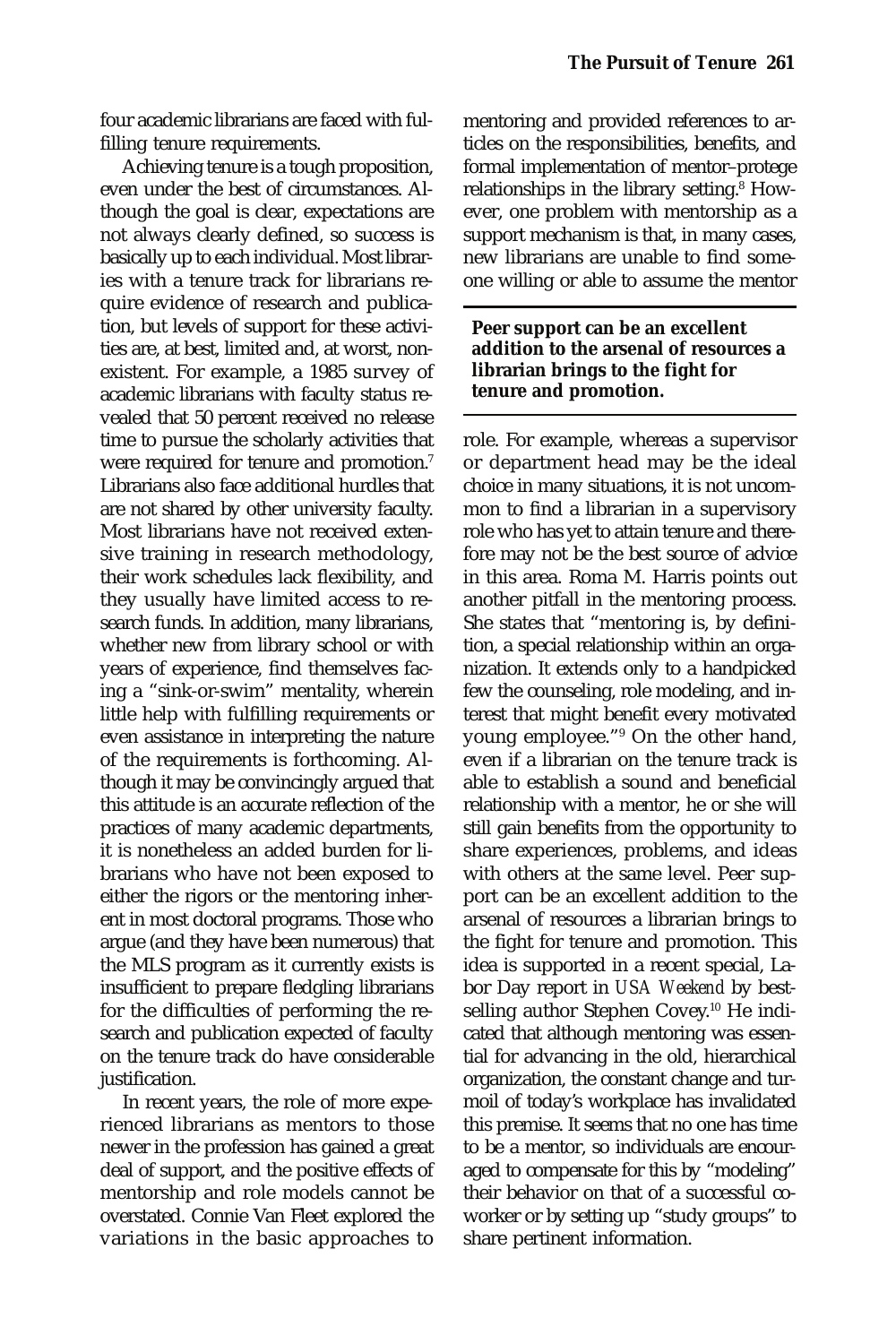With these considerations in mind, however, and given that neither the nature of education for librarianship nor the requirements of faculty status are likely to undergo radical or sudden change, the question of what tenure-track librarians can do to help themselves becomes overwhelmingly important.

#### **Proposed Solution**

What is the solution? How can librarians initiate programs and activities that may give them the support and resources they need to fulfill ever-increasing requirements and demands for research, publication, and professional involvement? With these constraints, is it possible to fulfill the requirements for tenure and still satisfy job performance responsibilities? Undoubtedly, there are many answers, but one possible aid for untenured librarians fighting their way up the tenure track involves a mechanism for enlisting the mutual support and assistance of colleagues.

**The atmosphere of caring and sharing that results from a support group can remove one more hurdle in the tenure process and increase the productivity and success of each member.** 

The establishment of an informal tenure support group can provide an outlet for discussing common concerns and channeling the participants' energies toward finding effective solutions. The atmosphere of caring and sharing that results from a support group can remove one more hurdle in the tenure process and increase the productivity and success of each member.

### **Establishment of a Tenure Support Group**

Librarians in the Sterling C. Evans Library at Texas A&M University are on tenure track and are expected to maintain high levels of job performance as well as show evidence of professional activity and a continuous record of research and publication. Although formal methods of support and evaluation of promotion and tenure activities exist in the library, many untenured librarians felt a need for an informal means of sharing the experiences, problems, fears, and triumphs of the tenure process. In 1991, in response to this perceived need, a few untenured librarians started an informal monthly discussion group to address tenure and promotion topics.

This discussion group evolved into the Tenure Support Group, which has taken the form of a monthly "brown-bag" lunch meeting open to all librarians, tenured and untenured. Meetings are from 11:30 a.m. to 1:00 p.m., and if there is an invited speaker, an informal lunch precedes the presentation, followed by questions and discussion. The group is led by cochairs elected for one-year terms. The primary functions of the cochairs are to: organize the agenda for the year based on suggestions from the group; identify and invite speakers; publicize meetings on e-mail through internal library listservs; find answers to questions that arise during the meetings; and start up the group in the fall of each year. Although participation in the Tenure Support Group is not mandatory, it is recommended by both supervisors and the library's Committee on Appointment, Promotion, and Tenure as a valuable source of information on the tenure process and related topics and as a source of moral support throughout the years of pursuit of tenure.

#### **Role of the Tenure Support Group**

The role of the Tenure Support Group is to provide: emotional support for faculty members currently on the tenure track; a forum to share practical ideas, discuss the resources of the institution, and positive strategies for success in the quest for tenure; speakers and information concerning the tenure process; an opportunity for people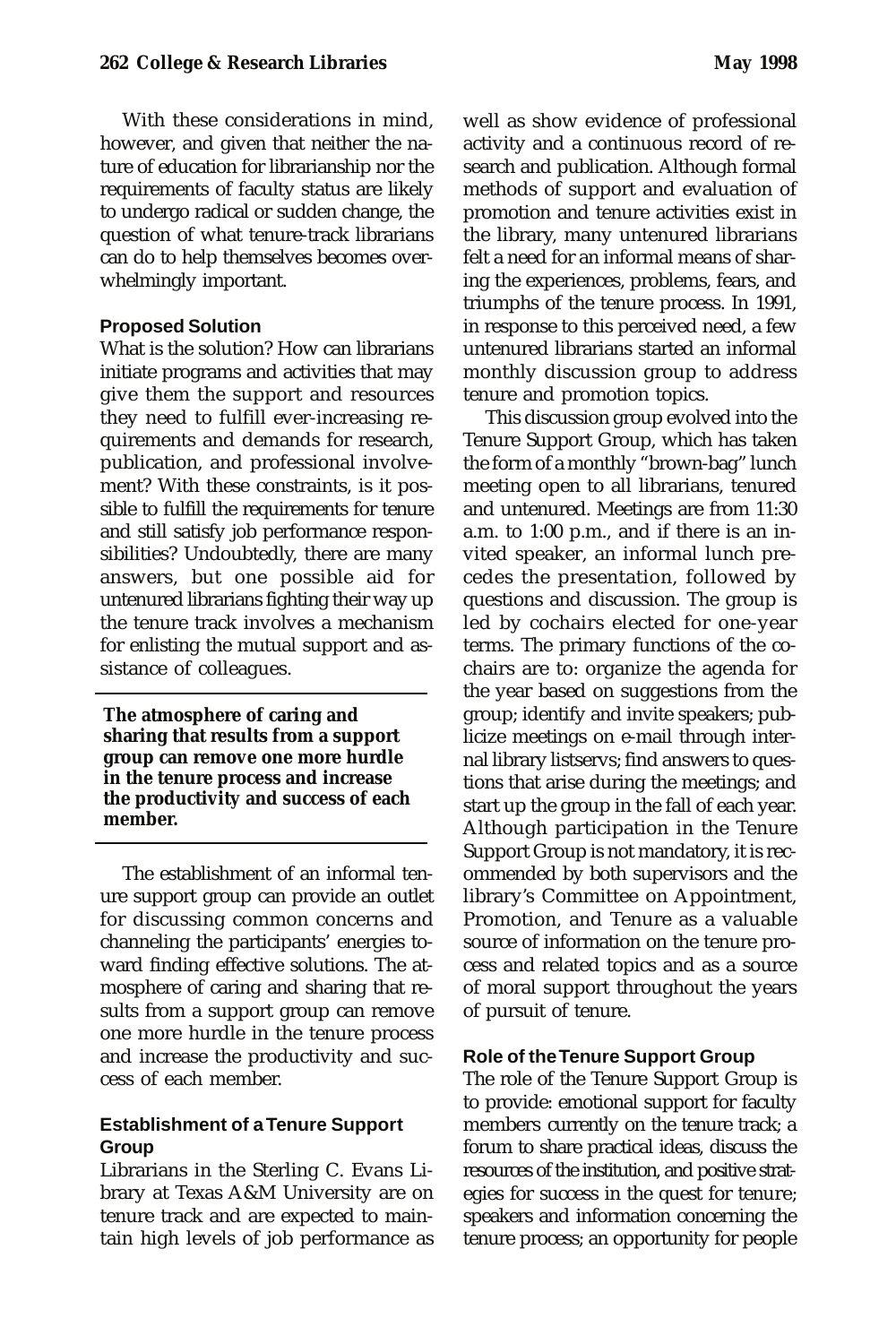to share current projects and to meet others who might be interested in either collaborating on projects or proofreading others' work; an opportunity to get a critical "first read" of works; and an opportunity to share "triumphs."

Although the group's membership consists almost entirely of untenured librarians, tenured library faculty are welcome to join the meetings and discussions, and frequently are invited to speak to the group as a means of making the mysteries of the tenure process and its requirements more understandable and less intimidating to newer, untenured librarians.

### **Examples of Programs**

Examples of topics that have been presented to the Tenure Support Group over the past six years include:

• *Overseas fellow experience*: A tenured librarian from the library faculty who was chosen to participate in an international project shared her experiences as an overseas fellow.

• *Evans Library tenure document*: Members of the library's Committee on Appointment, Promotion, and Tenure met with the group to discuss the tenure document, as well as the timetable and procedures of going up for tenure.

• *Participation in ALA committees*: Experienced librarians shared tips and strategies to enhance the conference experience and indicated that active participation in ALA committees was a good way to make a positive contribution to the profession and to identify possible peer reviewers.

• *ALA poster sessions*: Over the past fifteen years, Texas A&M librarians have presented almost one hundred posters at ALA conferences. Experienced librarians shared knowledge of procedures and insight in using this means of sharing research results. Although posters in and of themselves do not count heavily toward tenure, they can serve as the foundation for more extensive research and subsequent publication of a scholarly article.

• *Funds for research*: The Library Research Committee visited to explain various methods of getting university funding for research projects, especially through library research funds and university minigrants.

• *Random sampling*: A professor from the statistics department met with the group to discuss techniques of random sampling for statistical studies.

Members of the group were surveyed recently to suggest topics for future meetings. Some of the many worthwhile suggestions included: the mechanics of writing and submitting articles for publication; clarification of library policies on release time for professional development; how to select a mentor and develop a mentoring relationship; further instruction on statistical research methodologies; given the increasing emphasis on outstanding job performance, how librarians can use materials analogous to teaching portfolios to quantify job performance; and speakers from library schools.

# **Tangible Benefits of Group Participation**

A survey of the members of the Tenure Support Group revealed a number of tangible results from participation in the group. Members cited examples such as: getting a poster session accepted for presentation at ALA as well as subsequent publication of this research; using the lessons from the session on random samples to design a research project; acquiring funding for a research project; being appointed to an ALA committee and, in one case, becoming vice chair of an ALA committee; and finding a colleague with shared interests with whom to begin a research project. One former member who was recently awarded tenure used advice from a group meeting in organizing his personal tenure dossier. In addition, members felt that they had created an ongoing forum which gave the untenured library faculty a unified voice in issues relating to promotion and ten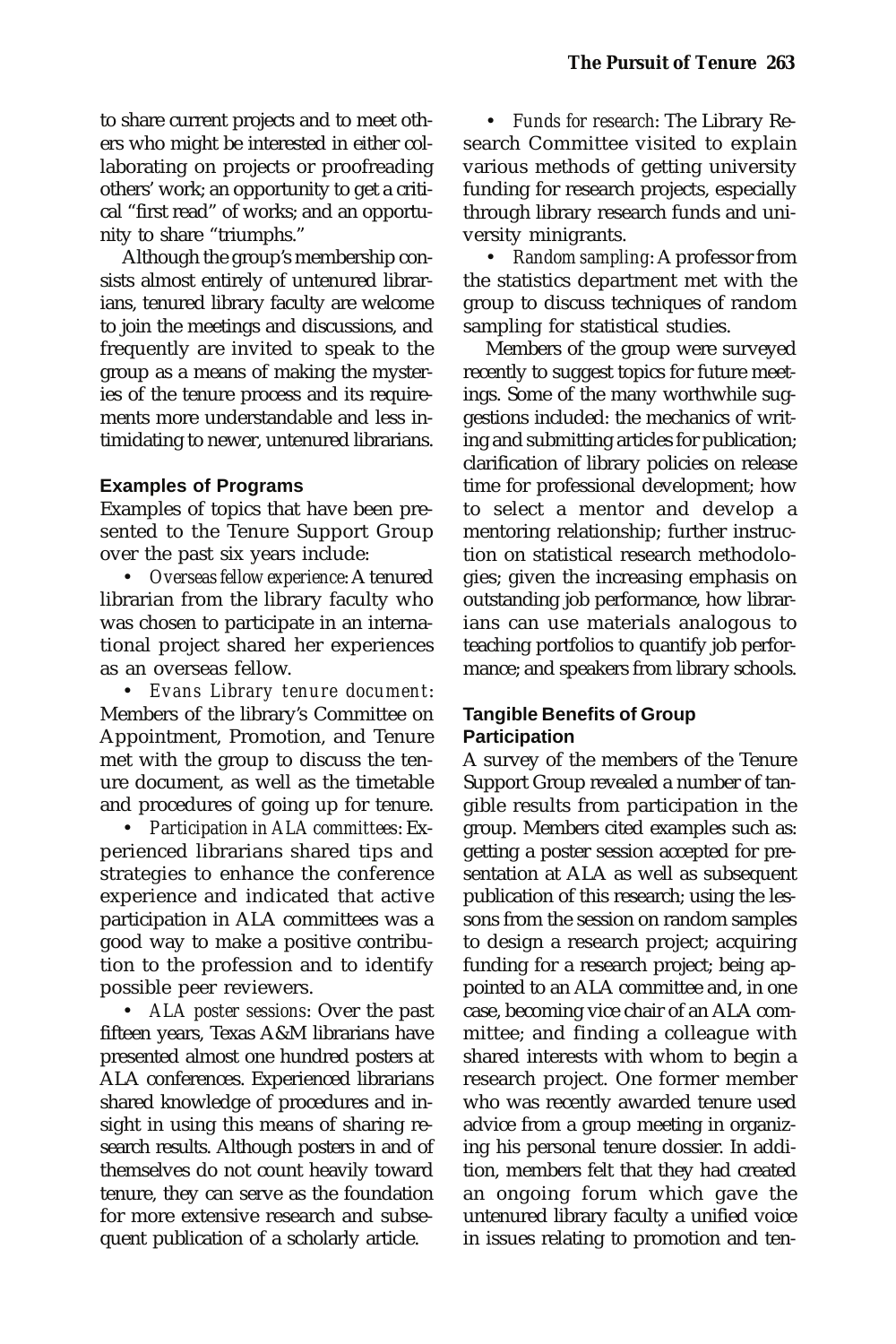ure. The final "seal of approval" which marked the Tenure Support Group as a legitimate body was its recognition by the library administration in the Sterling C. Evans Library Employee Diversity Policy as an effective tool in the recruitment and retention of high-quality faculty.

# **Positive Elements of Participation**

Many of the group members also commented on positive elements of their participation in the group, citing feelings such as:

• being able to share common experiences and anxieties, which made them feel less alone in the struggle;

• enjoying the opportunity to meet colleagues from other parts of the library, networking and learning their concerns, especially those related to tenure;

• finding out projects on which others are working;

• sharing information and receiving suggestions, guidance, and help in generating new ideas for research;

• finding an open forum for discussion in a relaxed, informal atmosphere;

• receiving assistance from the group in focusing on professional development activities and helping members to become more involved;

• providing a good place to find colleagues interested in collaborative efforts;

• offering an opportunity to welcome new librarians and a place where new librarians can get acquainted with their colleagues;

• hearing high-quality speakers who presented useful and timely information.

# **Summary and Conclusion**

The impact of the Tenure Support Group is not necessarily quantifiable in terms of success rate of librarians seeking tenure at Texas A&M University. In many cases, librarians "self-select" out of tenure review by pursuing opportunities at other

institutions rather than risk a negative outcome. What the Tenure Support Group can—and does—accomplish is to assist untenured librarians in maximizing their resources and improving their understanding of the tenure and promotion process. This is one of many factors in their successful negotiation of the process.

#### **One former member who was recently awarded tenure used advice from a group meeting in organizing his personal tenure dossier.**

The monthly meetings of the Tenure Support Group have provided a forum for the untenured librarians to explore issues and activities related to the promotion and tenure process. A true grassroots movement, initiated and organized by the rank-and-file librarians, the Tenure Support Group has given the untenured library faculty a unified voice in the library. Library administration has come to view the group as a significant and positive addition to the library culture, as shown by its recognition of the group's positive contribution in retaining untenured librarians and preparing them for tenure review. Most librarians who have participated in the group's meetings wholeheartedly endorse both the group's activities and ideals. Achieving tenure is difficult under the best of circumstances, and feelings of isolation further contribute to this difficulty. Creating a group to bring together colleagues pursuing a common goal fosters collegiality, encourages excellence, and increases the possibility of a successful finish on the tenure track. However, there are no guarantees. The primary efforts of each faculty member must remain focused on the three peaks: professional performance, service to the profession, and most daunting, research and publication. Without assiduous devotion to these, attendance at monthly meetings of a tenure support group will not ensure a favorable outcome.